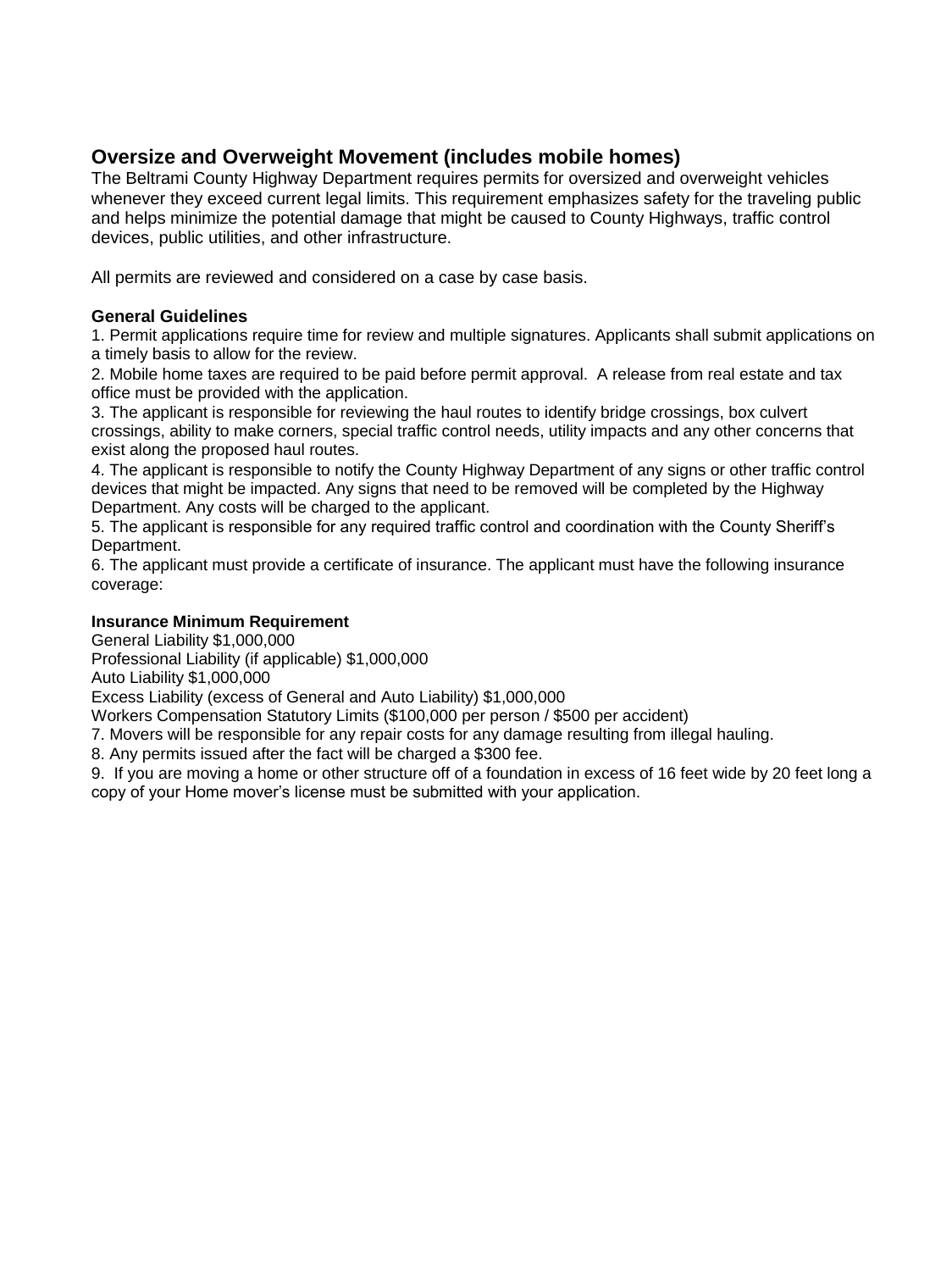### Beltrami County Highway Department and the control of the Use Only office Use Only 2491 Adams Avenue NW Permit No. Bemidji, MN 56601 Permit Type: Seasonal Permit Type: Seasonal Permit Type: Seasonal (218)333-8173 Monthly \_\_\_\_\_\_\_\_ FAX (218)333-4280 Single \_\_\_\_\_\_\_\_\_\_

#### **APPLICATION FOR TRANSPORTATION PERMIT**

| Please indicate permit requested:                                                                                                                                                                                                                                                | Oversize                                    |                | OR                           | Overweight                                 |               | Your Fax#               |                 |    |
|----------------------------------------------------------------------------------------------------------------------------------------------------------------------------------------------------------------------------------------------------------------------------------|---------------------------------------------|----------------|------------------------------|--------------------------------------------|---------------|-------------------------|-----------------|----|
| Name of Applicant                                                                                                                                                                                                                                                                |                                             | Address        |                              |                                            |               | Phone                   |                 |    |
| Owner of Towing Equipment                                                                                                                                                                                                                                                        |                                             | <b>Address</b> |                              |                                            | Owner of Load |                         |                 |    |
| <b>Insurance Company Covering Movement</b>                                                                                                                                                                                                                                       | Coverage                                    |                |                              | Policy No.                                 |               |                         |                 |    |
| Has permit been issued<br>for movement over:                                                                                                                                                                                                                                     | State Highways?<br>Local Streets and Roads? |                |                              | Yes<br>Yes                                 | No<br>No      | If yes, attach copies.  |                 |    |
| <b>Type of Load:</b>                                                                                                                                                                                                                                                             |                                             |                | Max.                         |                                            | Max.          |                         | Max.            |    |
| Mobile Home<br>Farm<br>Other $\_\_$<br>House<br>Garage                                                                                                                                                                                                                           |                                             |                | Width                        |                                            | Length        |                         | Height          |    |
| <b>Overall Dimensions Including Towing Vehicle</b>                                                                                                                                                                                                                               |                                             |                | Width                        |                                            | Length        |                         | Height          |    |
| Vehicle or Towing Vehicle<br>Truck ____ Truck/Tractor _____ Tractor ____ Auto ___                                                                                                                                                                                                |                                             |                | Make                         |                                            | License No.   |                         | Licensed Weight |    |
| <b>Towed Vehicle</b><br>Semi<br>Trailer<br>Trailed Eq.                                                                                                                                                                                                                           | House Trailer                               |                | Make                         |                                            | License No.   |                         | Licensed Weight |    |
| Front Dollies: Number<br>Single _                                                                                                                                                                                                                                                | Tandem                                      |                | Rear Dollies: Number         |                                            | Single        | Tandem                  |                 |    |
| Weight per axels:<br>1)                                                                                                                                                                                                                                                          | 2)                                          | 3)             | 4)                           | 5)                                         | 6)            | 7)                      | 8)              | 9) |
|                                                                                                                                                                                                                                                                                  |                                             |                |                              |                                            |               |                         |                 |    |
| Object or<br>Material                                                                                                                                                                                                                                                            |                                             |                | Gross<br>Weight:             |                                            |               | Weight<br>of Load:      |                 |    |
| Movement                                                                                                                                                                                                                                                                         | Address                                     |                | City                         |                                            | County        |                         | <b>State</b>    |    |
| From:<br>Movement<br>To:                                                                                                                                                                                                                                                         | <b>Address</b>                              |                | City                         |                                            | County        |                         | State           |    |
| <b>Entire Proposed Route:</b>                                                                                                                                                                                                                                                    |                                             |                |                              |                                            |               |                         |                 |    |
|                                                                                                                                                                                                                                                                                  |                                             |                |                              |                                            |               |                         |                 |    |
| To:<br>Movement Dates<br>From:                                                                                                                                                                                                                                                   |                                             |                |                              | <b>Movement Hours:</b>                     |               |                         |                 |    |
| Have arrangements been made for                                                                                                                                                                                                                                                  |                                             |                |                              | Has Permit been issued                     |               |                         |                 |    |
| altering overhead utilities?<br>Yes<br>No                                                                                                                                                                                                                                        |                                             |                |                              | for final location?<br>Yes<br>No           |               |                         |                 |    |
| I (We) certify that the above information is correct. If granted this permit, I (We) agree to comply with the rules and                                                                                                                                                          |                                             |                |                              |                                            |               |                         |                 |    |
| regulations governing the movement of oversize loads overweight loads and buildings                                                                                                                                                                                              |                                             |                |                              |                                            |               |                         |                 |    |
| Signature of Applicant                                                                                                                                                                                                                                                           |                                             |                |                              |                                            | Date          |                         |                 |    |
|                                                                                                                                                                                                                                                                                  |                                             |                | DO NOT WRITE BELOW THIS LINE | <b>TRANSPORTATION PERMIT AUTHORIZATION</b> |               |                         |                 |    |
| <u>THIS PERMIT IS TO BE CARRIED ON THE VEHICLE DURING THE ABOVE AUTHORIZED MOVEMENT</u>                                                                                                                                                                                          |                                             |                | Performance Requirement      |                                            |               | <b>NOT VALID UNLESS</b> |                 |    |
| PERMISSION FOR THIS MOVEMENT IS HEREBY GRANTED Subject to compliance with the provisions of the MN Hwy Traffic Act and under<br>the terms, conditions and restrictions contained below and is subject to revocation upon non-compliance. Check below Legal Limitations Exceeded. |                                             |                |                              |                                            |               | SIGNED AND NUMBERED     |                 |    |
| Over width______ Over height_____ Over length______ Overweight_____ Unequal Dist of Weight_____ No Brakes_____ Towing_____ Other_                                                                                                                                                |                                             |                |                              |                                            |               |                         |                 |    |
| Special Requirements: POLICE ESCORT - Front________Rear________FLAGMAN - Front________Rear__________________Rear_______                                                                                                                                                          |                                             |                |                              |                                            |               |                         |                 |    |
| <b>Special Provisions: Second Second Second Second Second Second Second Second Second Second Second Second Second S</b>                                                                                                                                                          |                                             |                |                              |                                            |               |                         |                 |    |
| <b>APPROVED</b>                                                                                                                                                                                                                                                                  |                                             |                |                              |                                            | <b>DATE</b>   |                         |                 |    |